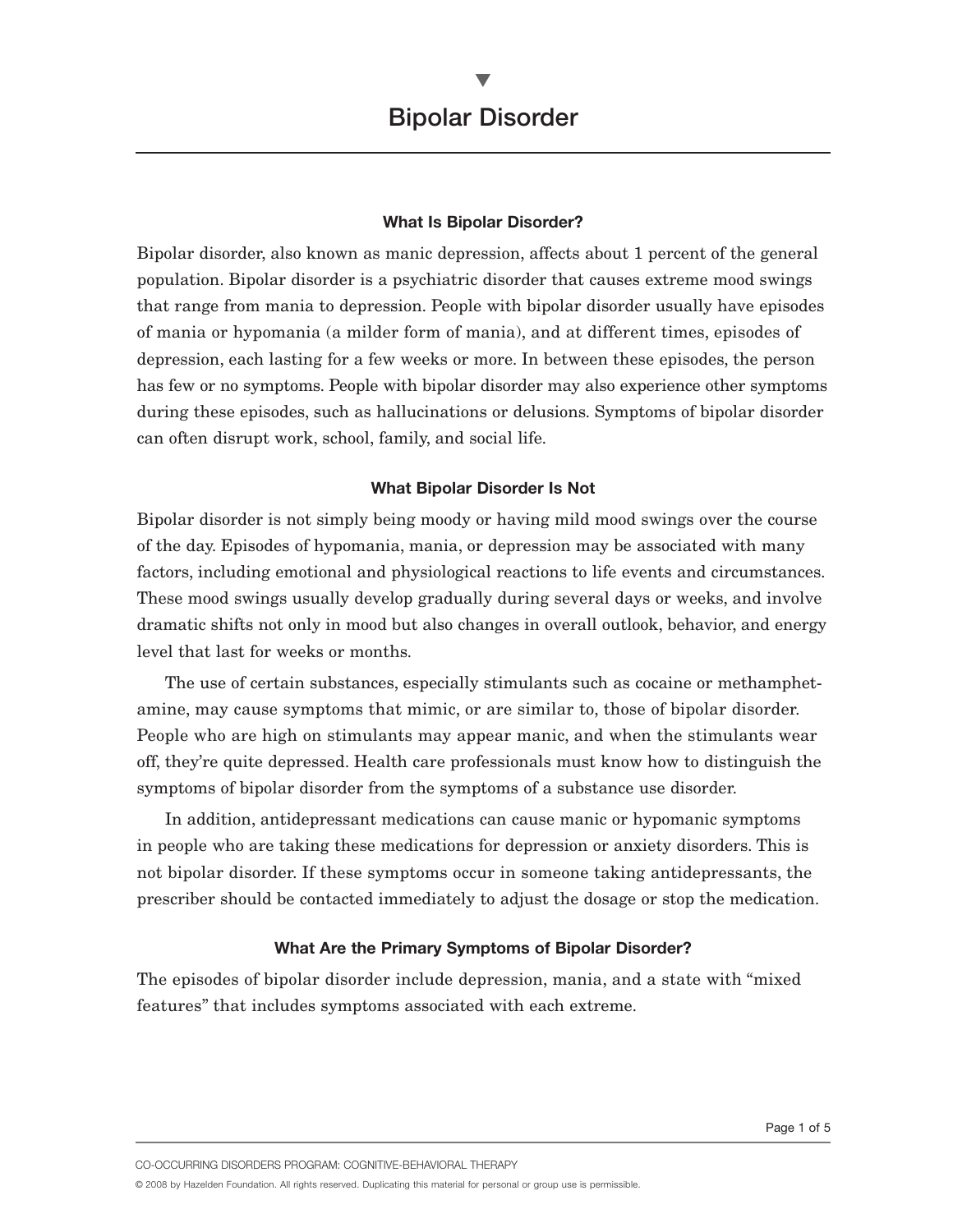# *Mania:*

- euphoric; irritable mood or anger
- decreased need for sleep
- increased goal-directed behavior, such as work, school, or exercise
- agitation
- overconfidence
- grandiosity (unrealistic beliefs of having skills, attributes, power, or money that one doesn't actually have)
- irresponsible spending of money
- rapid speech
- increased sexual drive
- distractedness

### *Depression:*

- hopelessness, sadness, discouragement, or emptiness
- loss of interest in hobbies and regular activities
- significant weight change (increase or decrease of 5 percent of body weight in one month)
- excessive sleeping or having difficulty sleeping
- restlessness or sluggishness, with slow speech or body movements
- extreme fatigue; feeling too physically drained to complete even small tasks
- worthlessness, guilt, or constant self-criticism
- inability to concentrate or focus
- extreme irritability and frustration
- body aches, joint pain, and other physical ailments
- persistent thoughts of death or suicide

# *Mixed state:*

• symptoms of mania and depression occur at the same time

# **What Is the Cause of Bipolar Disorder?**

The exact cause of bipolar disorder is unknown, but it is believed that biological, genetic, and environmental factors contribute to its onset.

CO-OCCURRING DISORDERS PROGRAM: COGNITIVE-BEHAVIORAL THERAPY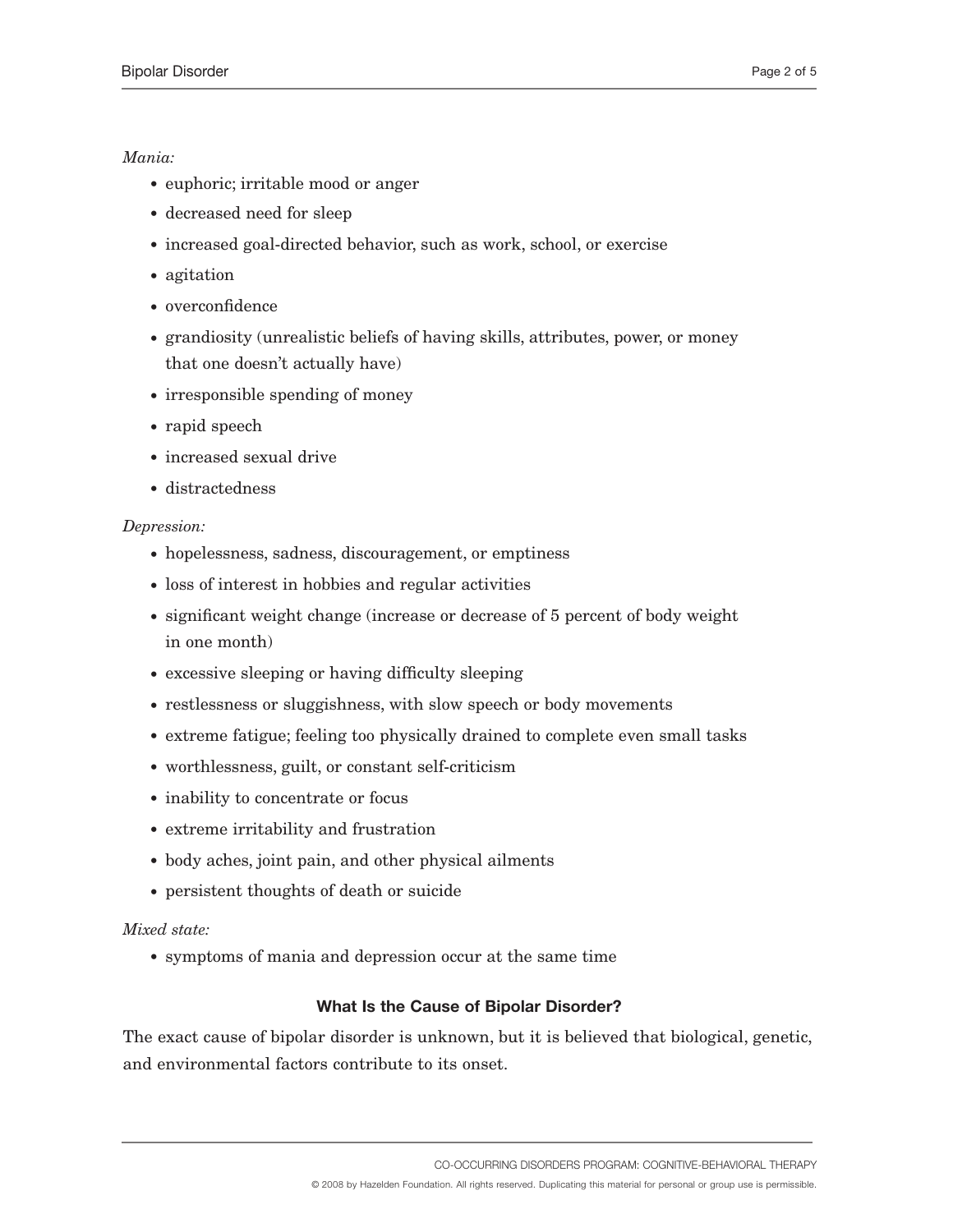#### **What Are the Usual Treatments for Bipolar Disorder?**

The recurring mood cycles of bipolar disorder require a comprehensive treatment plan that focuses on the immediate, acute crises of mania or depression, as well as on long-term preventative care. Treatment for bipolar disorder that combines medication with therapy and rehabilitation is often the best strategy for recovery. In addition, family programs designed to teach patients and their relatives about the disorder, how to manage it, and how to reduce stress and conflict are very helpful.

Because of the nature of bipolar disorder, there are two stages of treatment: the acute stage and the maintenance stage.

- **Acute stage:** The primary goal of this stage is to reduce or eliminate severe manic or depressive symptoms of bipolar disorder. This may be accomplished with medication, electroconvulsive therapy, hospitalization, and psychotherapy. The most effective medications for bipolar disorder are lithium, anticonvulsant medications, antipsychotic medications, and antidepressants. Of these, mood stabilizers such as lithium, valproic acid, and divalproate are the most common medications used to treat bipolar disorder.
- **Maintenance stage:** The primary goals of this stage are to maintain a stable mood to prevent future episodes of mania or depression, and to foster recovery in areas such as social relationships, self-care, and work or school. This may be accomplished with medication, therapy, rehabilitation, education, and support. Therapy options may include cognitive-behavioral therapy (CBT), interpersonal therapy, and family psychoeducation. People may also benefit from individual case management and rehabilitation programs such as supported employment. Continued use of medication, even when no symptoms are present, can help prevent future episodes. In addition, knowing more about the disorder and what triggers a relapse in symptoms can help in avoiding problems and coping with setbacks. Developing a solid support system or attending a support group can also have long-lasting, positive effects on recovery.

# **How Does the Use of Alcohol and Other Drugs Affect Bipolar Disorder?**

About 50 percent of people with bipolar disorder have a co-occurring substance use disorder. The use of alcohol or other substances complicates the symptoms of bipolar disorder. Those with a co-occurring substance use disorder experience more intense and frequent mood swings and are hospitalized more frequently than those without a substance use

CO-OCCURRING DISORDERS PROGRAM: COGNITIVE-BEHAVIORAL THERAPY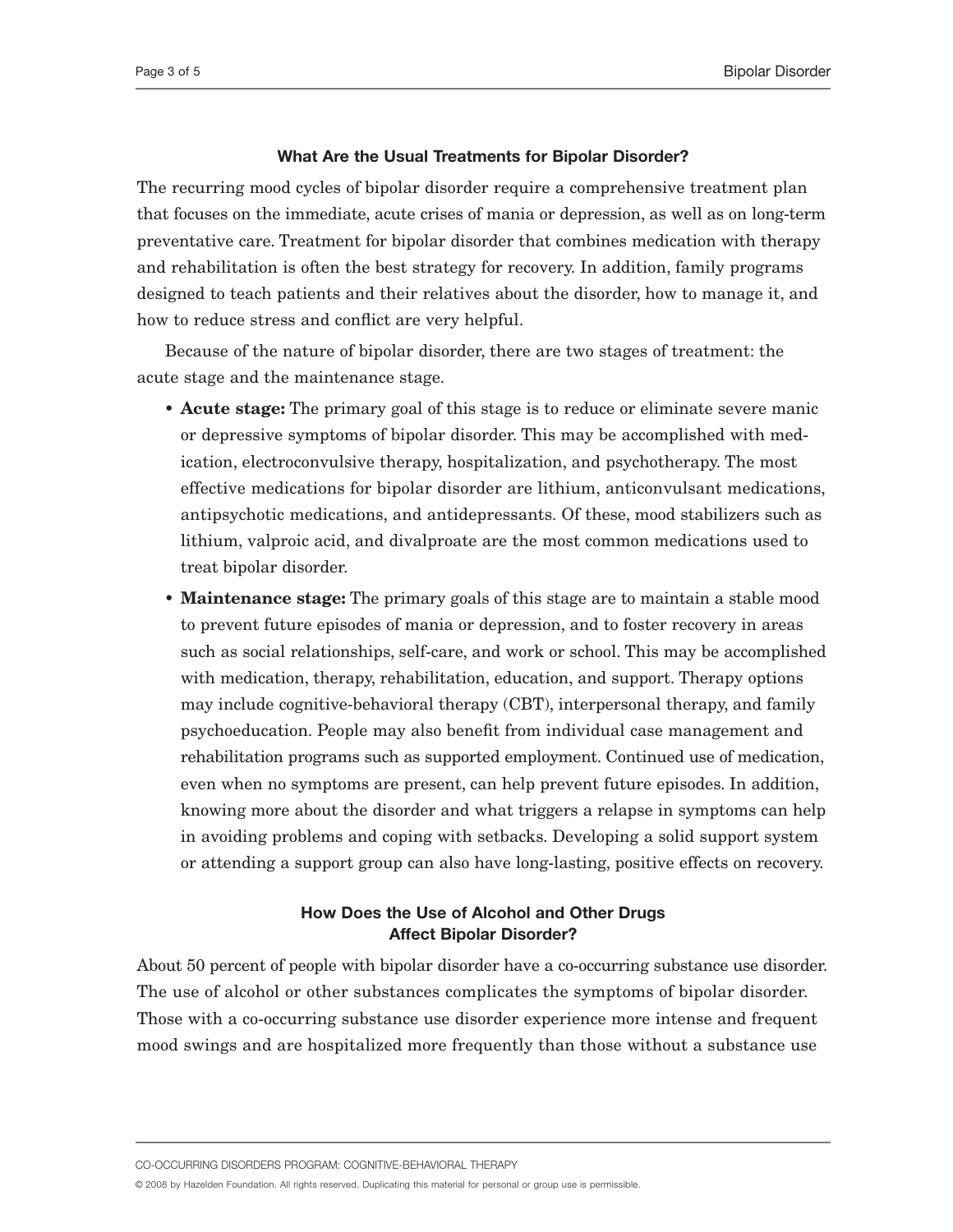disorder. People with bipolar disorder may use drugs for reasons similar to anyone else: to cope with unpleasant feelings, to fit in when socializing with others, or just because it feels good. Many people with bipolar disorder try to self-regulate their mood swings by using alcohol or other drugs, but these efforts invariably fail in the long term. Sometimes, during the manic phase of bipolar disorder, a person is drawn to stimulating environments such as bars, casinos, and parties. This can have disastrous consequences: worsening symptoms of bipolar disorder, increased substance use, and financial, legal, or relationship problems.

# **How Does Bipolar Disorder Affect Addiction Treatment and Recovery?**

A person who is actively using substances or who has just recently discontinued use may not be easily diagnosed with bipolar disorder by a health care professional. Many of the symptoms of bipolar disorder can be confused with the effects of the substances or withdrawal symptoms—and vice versa. Thus, one common problem for people in addiction treatment is that their bipolar disorder is not recognized or diagnosed, whereas another common problem is that they are diagnosed with bipolar disorder when they do not have it.

Bipolar disorder complicates addiction treatment and recovery. During the depressed phase, people are at an increased risk for relapse to substance use because of their profound negative mood, and they may even become suicidal. During the manic phase, people may underestimate the risks associated with certain behaviors, such as going to a party where there will be drug use. They may become overconfident that they can "control" their use of substances without falling back into addiction.

### **Treatment for Co-occurring Bipolar and Substance Use Disorders**

The symptoms of bipolar disorder can worsen substance use, and severe addiction can worsen bipolar disorder. Therefore, the most effective treatment for co-occurring bipolar and substance use disorders is integrated treatment. This means that both disorders are treated at the same time by the same clinician or team of clinicians. Integrated treatment involves a combination of medications, skill-based therapies such as CBT, family and work support, and adequate treatment of the substance use disorder. Since medications are essential for the treatment of bipolar disorder, ongoing and close monitoring of medication adherence, symptoms, and early warning signs of relapse is important. Although

CO-OCCURRING DISORDERS PROGRAM: COGNITIVE-BEHAVIORAL THERAPY